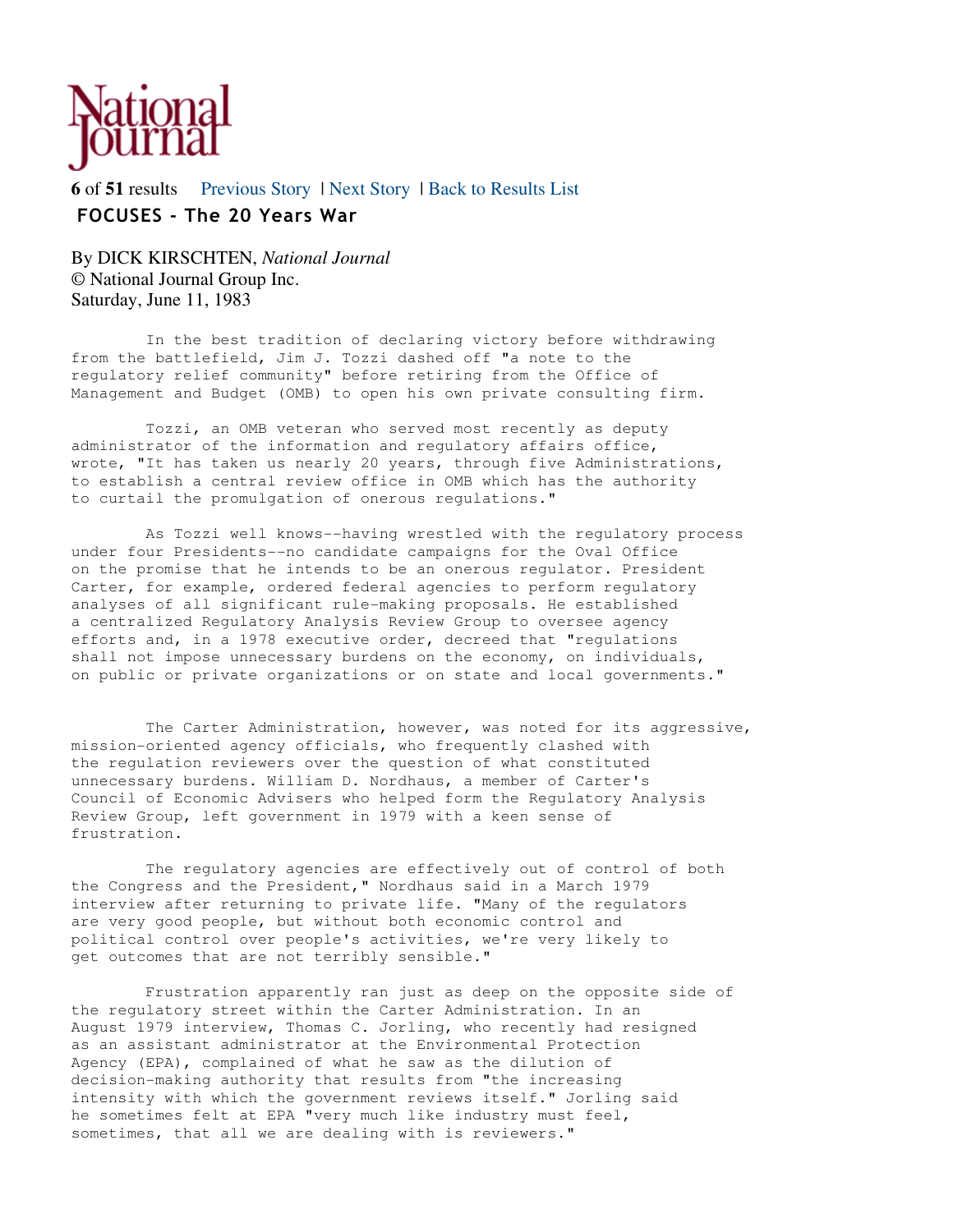Intrestingly, Nordhaus and Jorling took diametrically opposviews on how best to serve the public interest. As a strong proponent of cost-benefit analysis operating from the privileged locus of the Executive Office of the President, Nordhaus charged that the regulatory agencies operate with "no political control and ultimately no accountability." But Jorling's agency perspective was that the executive review process shifted power to "amorphous" officials, "most of whom are not available for public scrutiny. . . . I think that is one of the most disconcerting features about government life right now--it is so shielded from individual accountability."

 Tozzi, in his April 29 letter, asserted that under President Reagan, the centralized regulatory review system "is well and working." The President's intention "to reduce the burden of existing and future regulations" was spelled out in an executive order issued before he had been in office a month. Vice President George Bush was named to head the Task Force on Regulatory Relief, clearly indicating the priority Reagan assigned to the task and also leaving no doubt that the effort was to be controlled from the White House. Appointees to regulatory agencies were carefully screened to assure their commitment as "team players." No clashes of the Nordhaus-Jorling variety were to be expected, and none have occurred.

 All proposed and final regulations must be submitted to OMB for review. Those that would have substantial economic effects --more than \$100 million ayear--must be accompanied by an agency-prepared regulatory impact analysis, which OMB also reviews. The Administration estimates that its reform efforts thus far have resulted in "savings in unnecessary costs totaling \$9 to \$11 billion for one-time capital expenditures and \$6 billion in recurring annual costs."

 Tozzi, however, is far too experienced a bureaucratic foot soldier to assume that the regulatory reform war has ended. "It is just a matter of time before attempts will be made to weaken our authority either through statutory or administrative changes," he warned in his April 29 letter, sent less than a month before he left OMB.

 While few complaints arise from within the Reagan Administration, the question of public accountability in the centralized review of regulations is, if anything, an even hotter issue now than it was during the Carter years. Bush's task force has openly courted advice from regulated interests, and the review process, as run by Tozzi and his boss, Christopher C. DeMuth, has been criticized for its informal dealings with affected parties, most often from the business community.

 Rep. John D. Dingell, D-Mich., has said he intends to sponsor legislation to require the OMB deregulators to disclose all their contacts with outside groups and with federal agencies as well. There have even been signs of uneasiness from within Administration ranks. Thorne G. Auchter, Reagan's appointee to head the Occupational Health and Safety Administration, recently shocked his critics in organized labor by taking their side in protesting an OMB review decision on regulations to protect textile workers from exposure to disease-causing cotton dust. OMB ruled that employers should be allowed to deal with the cotton dust hazard by providing